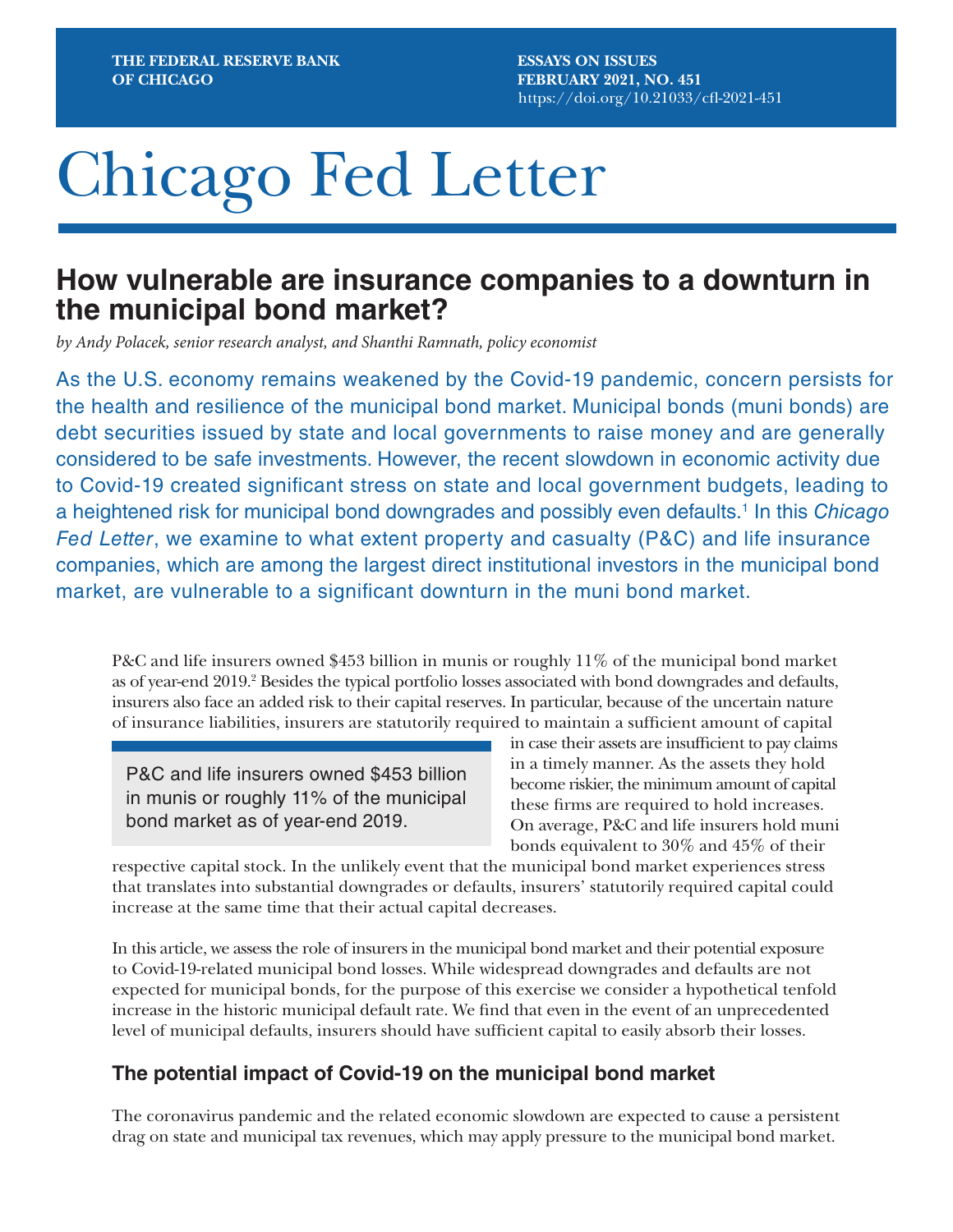Current estimates from the Brookings Institution suggest that, relative to 2019 tax receipts, state and local general revenues will decrease by \$155 billion in 2020, \$167 billion in 2021, and \$145 billion in 2022—or by about 5.5%, 5.7%, and 4.7%, respectively.3 These estimated declines are in line with those experienced during the Great Recession of 2008–09, which averaged 5.8%.<sup>4</sup> States face additional budgetary pressures from increased expenditures related to the pandemic, particularly from increased payouts of unemployment insurance (UI) benefits. Between March and October 2020, states paid a record \$125.1 billion in UI benefits. The UI benefits paid thus far in 2020 are 30% more than the \$96.3 billion in benefits states paid in all of 2009.5 However, states are better positioned to weather these budget stresses than they were prior to the Great Recession due to the increase in state revenue stabilization funds, commonly referred to as "rainy day funds." At the start of 2020, the median state rainy day fund was equal to 7.8% of state general revenues, compared with 4.6% at the start of 2008.<sup>6</sup> This should provide some cushion for the expected decline in revenues due to Covid-19.7 And the second Covid-19 stimulus package signed into law at the close of 2020 is expected to help stabilize state and local budgets and ease stress on municipal bond markets, although direct aid to states and municipalities was removed from the final bill. The bill does provide direct payments to individuals of up to \$600, paycheck protection loans for businesses, extended federal UI benefits, \$30 billion for vaccine distribution and testing, \$54.3 billion for K–12 schools, \$22.7 billion for higher education, and \$45 billion for transportation-related relief spending. President Joe Biden is proposing \$1.9 trillion in additional stimulus spending focused on vaccine distribution, aid to states, and direct benefits to individuals. However, this plan has yet to be enacted and is therefore subject to change. In summary, states and localities are likely to experience significant variation in Covid-19-related revenue declines, and their budgetary strength also varies. As such, certain muni bonds may face downgrades and default.

While muni bond defaults have been historically rare, they have become more frequent over the last two decades and peaked—still at a relatively low level—following the 2008 financial crisis. Muni bond default rates are historically lower than those for comparable corporate bonds, in part because under Chapter 9 of the U.S. bankruptcy code state governments are not allowed to declare bankruptcy. This means that general obligation bonds, which are backed by the general tax revenue of the issuing entity, cannot default if issued by states. However, general obligation bonds, when issued by municipalities such as cities and counties, can default as the issuing entities are not constrained under Chapter 9. Muni bonds can also take the form of revenue bonds, which are backed by such specific revenue streams as highway tolls, utility fees, or higher education tuition payments. Under the revenue bond structure, income from the municipal or state enterprise is put toward a revenue fund. Operations and expenses are paid for first and then bondholders receive their payments. If the enterprise does not generate enough revenue to cover operational expenses, then the revenue bond, whether issued by a state or municipal enterprise, may default.

The high-profile general obligation bond defaults by Detroit, Michigan, in 2013 and Puerto Rico in 2016 were the largest municipal defaults in history with \$8.4 billion and \$73 billion in debt, respectively. These defaults were more of an exception, as most municipal bond defaults occur among revenue bonds issued by competitive enterprises. Between 1970 and 2016, general obligation defaults have been rare but large, accounting for only 20.4% of defaults but 76.8% of the default dollar amount. Revenue defaults, including municipal utilities and competitive enterprises, are more frequent but smaller in volume, accounting for 79.6% of defaults but only 23.2% of default dollar amount.<sup>8</sup> Even with this recent increase in defaults, municipal bonds still default at lower rates than comparable corporate bonds. In total, municipal bonds have a five-year cumulative default (CDR) rate of less than 0.08%, compared with 6.72% for global corporate bonds. Among municipal bonds, general obligation and municipal utility bonds have significantly lower five-year CDRs of .02% and .04%, respectively, compared with 0.38% for competitive enterprises.<sup>9</sup>

Not only are revenue declines caused by the pandemic expected to vary across states, they are also expected to vary across sectors. This means that certain revenue bonds that rely on dedicated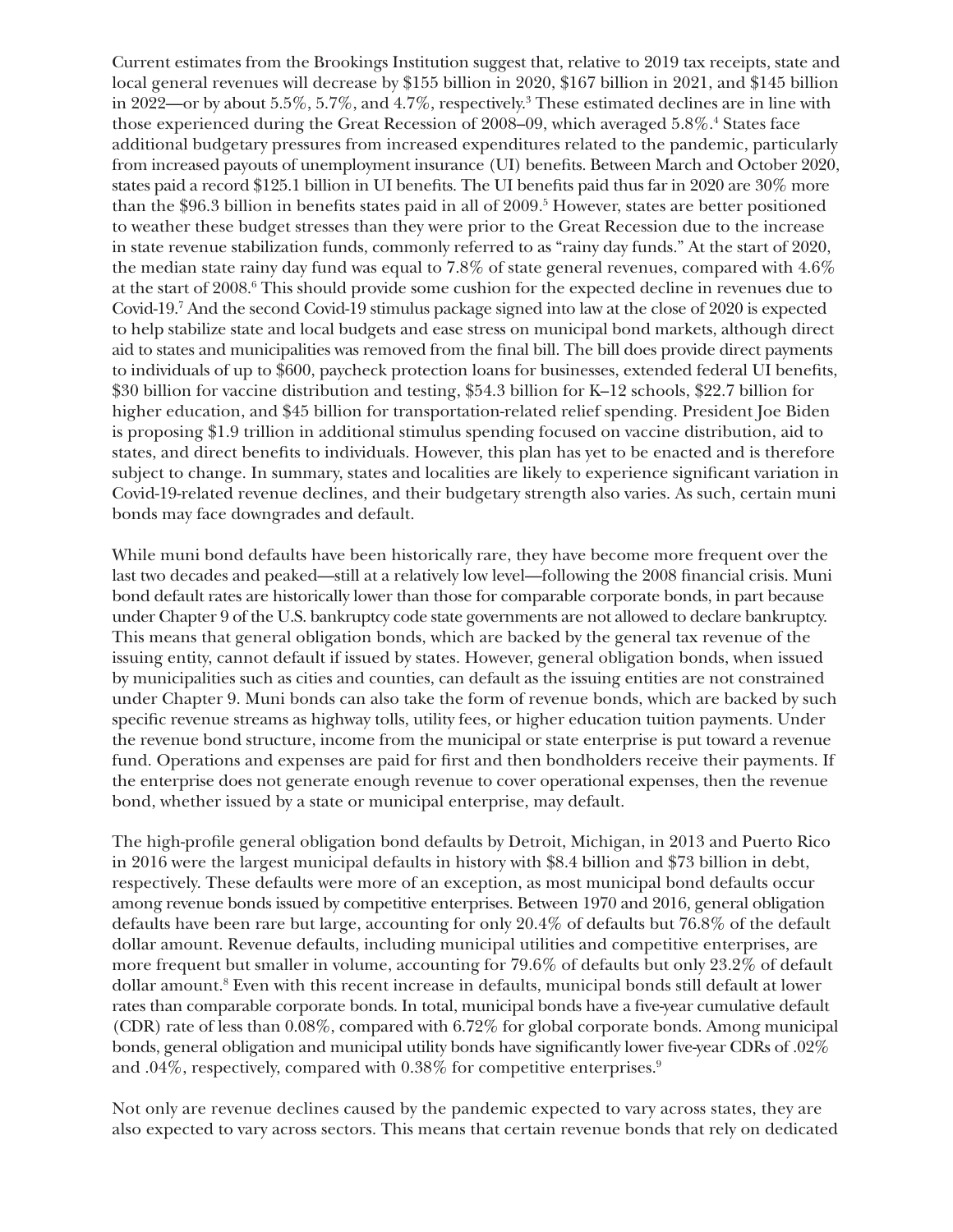|  | 1. Insurer and municipal bond market comparison 2019 year-end |  |  |
|--|---------------------------------------------------------------|--|--|
|--|---------------------------------------------------------------|--|--|

|                              | <b>Market</b>  | <b>P&amp;C</b> insurers | <b>Life insurers</b> |
|------------------------------|----------------|-------------------------|----------------------|
| Percent of muni market       | 100            | 6                       | 5                    |
| Total (billions of dollars)  | 4,140          | 263                     | 190                  |
| General obligation bonds (%) | 33             | 53                      | 42                   |
| Revenue (%)                  | 67             | 47                      | 58                   |
| Ratings (%)                  |                |                         |                      |
| AAA                          | 17             | 25                      | 17                   |
| AA                           | 56             | 61                      | 62                   |
| A                            | 19             | 11                      | 16                   |
| <b>BBB</b>                   | 6              | 3                       | $\overline{4}$       |
| $<$ BBB                      | $\overline{2}$ |                         | 1                    |
| Municipal bond sectors (%)   |                |                         |                      |
| School district              | 21             | 32                      | 25                   |
| Public transit               | 11             | 8                       | 14                   |
| Public utilities and sewers  | 31             | 18                      | 18                   |
| Hospitals                    | 8              | $\overline{4}$          | 5                    |
| State government             | 8              | 14                      | 13                   |
| Local government             | 18             | 15                      | 15                   |
| Other                        | $\overline{2}$ | 9                       | 11                   |

Sources: Thomson Reuters Eikon, Standard & Poor's, Securities Industry and Financial Markets Association (SIFMA), and authors' calculations.

revenue streams affected by the pandemic, such as hospital, higher education, and tourism bonds, may face greater risks than city and county bonds backed by general tax revenues or municipal utility revenues. To assess the potential impact of pandemic-related economic declines on insurers, we consider their exposure to municipal bonds generally and their exposure to bonds in states and municipalities with relatively large anticipated tax revenue declines in fiscal year 2021, as well as their exposure to muni bond sectors that may face pandemic-related losses.

#### **Insurance exposure to municipal bonds**

In general, insurers' muni bond portfolios appear marginally safer than the overall municipal bond market. In terms of ratings, 86% of P&C insurers' and 79% of life insurers' muni bond holdings have an AA or AAA rating, compared with 73% for the market as a whole (see figure 1). Additionally, since March 2020 increases in risk spreads against comparable corporates have been largest for A- and BBB-rated bonds, where insurers also have less exposure than the market.

To assess insurers' exposure to potential Covid-19-related losses, we examine muni bond holdings of issuers in states with anticipated 2021 revenue declines of at least 15%. Municipal bonds in states with larger revenue declines are more likely to face downgrades or defaults than those with less-affected revenues. Since we do not have estimates of the impact of Covid-19-related revenue declines for cities and counties, we use estimated state government revenue declines as a proxy for all municipal revenue declines in the state.

In total, 15 states expect revenue declines of 15% or more for fiscal year 2021.10 For our analysis, we assume municipalities and state revenue bonds in these states are most likely to run into trouble, but our results are robust to alternative assumptions.<sup>11</sup> We find that  $69\%$  (\$121.2 billion) of P&C and 70% (\$107.5 billion) of life insurers' muni bond investments come from states with estimated revenue declines of 15% or more. Within these 15 states, insurers' investments are primarily at the municipal rather than state level, with city/county/municipality bonds accounting for 71% of life insurers' and P&C insurers' investments. Municipal governments and municipal or state enterprises, unlike state governments, can legally default. Therefore, such securities may be at risk for nonpayment,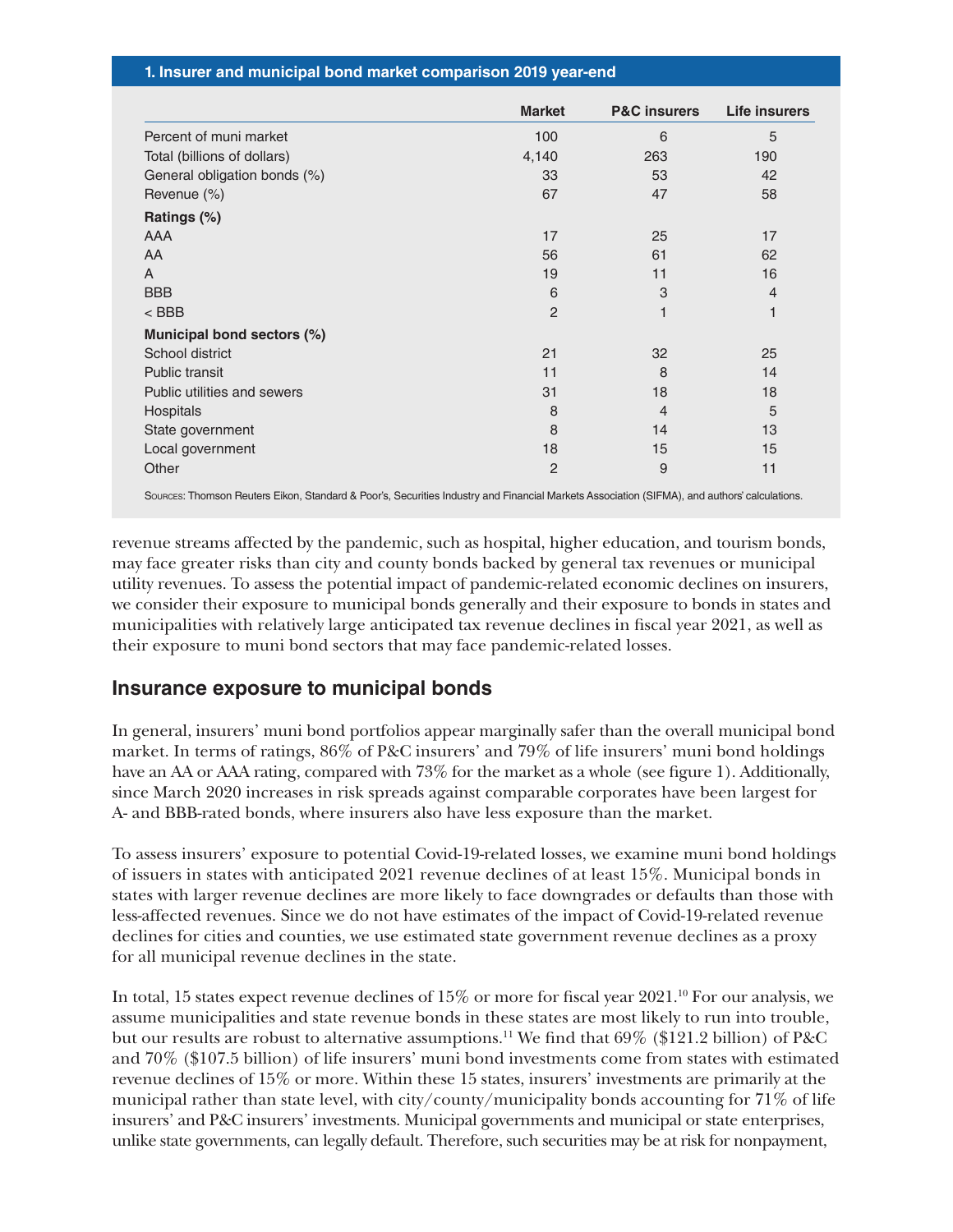



which could potentially lead to rating downgrades or defaults, similar to those that occurred after the 2008 financial crisis. On the other hand, as we mentioned earlier, states and municipalities currently have relatively large rainy day funds and are in a better position to weather declines in tax revenue than they were prior to the 2008 financial crisis.

Next, we consider the effects of insurers' exposure to the following municipal bond sectors that may experience significant declines in revenues because of the Covid-19 pandemic: higher education, hospitals and health care, and recreation and tourism. In figure 2, we see that municipal bond spreads spiked on March 23, 2020, during a period of market turmoil following the announcements of lockdowns and other measures to limit the impact of the emerging health and economic crisis. Since late March, municipal bond spreads have remained elevated and the municipal revenue bond index has remained well above the general obligation bond index, evidencing greater risk in the revenue bond sector.

#### *Higher education (life insurers' exposure, \$29.2 billion; P&C insurers' exposure, \$30.6 billion)*

Most higher education institutions will face declines in tuition, housing, and other revenues due to campus closures and decreased enrollment. Additionally, public education institutions may be at risk for declines in appropriations, especially in financially distressed states anticipating large revenue declines. Highly rated institutions with strong demand will face less pressure than smaller and less well-known institutions that may struggle to attract students. Insurers appear well-positioned in this regard as 83% of P&C insurers' and 88% of life insurers' higher education municipal bonds are with state colleges or universities, of which 97% of P&C holdings and 95% of life insurers' holdings are rated A or better. However, the majority of these are revenue bonds (65% of P&C insurers' and 71% of life insurers') and so some defaults are possible. The remainder of insurers' higher education municipal bonds are from community colleges and smaller institutions, but 75% of these investments are general obligation bonds that are not dependent on revenue from tuition or other sources, which makes defaults of these muni bond holdings less likely.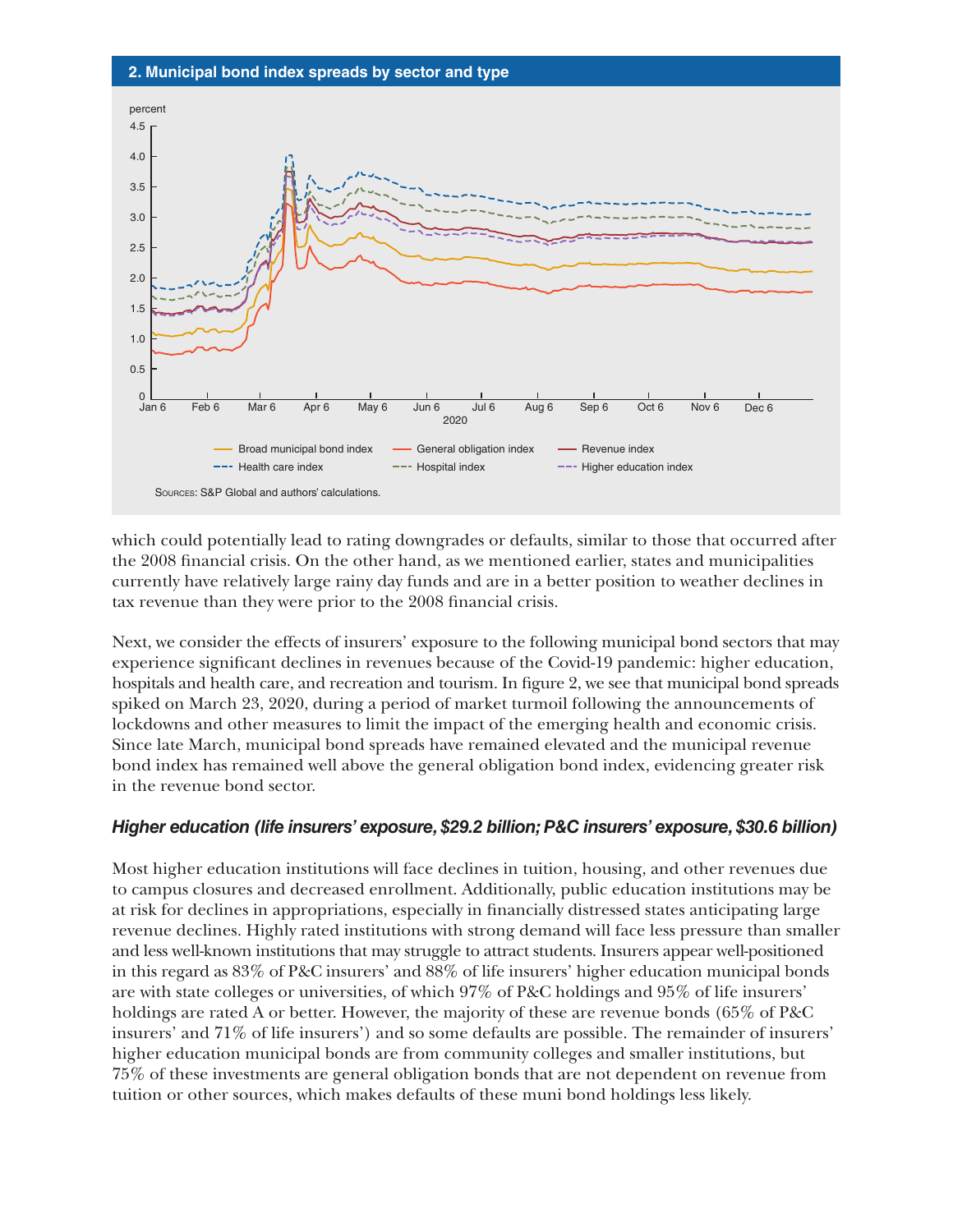| 3. Insurers' "at-risk" municipal bonds |                             |        |
|----------------------------------------|-----------------------------|--------|
|                                        | State revenue Local revenue | Hiaher |

|                                                                               | <b>State revenue</b><br>decline $>15\%$ | <b>Local revenue</b><br>decline $>15\%$ | <b>Higher</b><br>education | <b>Hospitals and</b><br>health care | <b>Tourism and</b><br>recreation |
|-------------------------------------------------------------------------------|-----------------------------------------|-----------------------------------------|----------------------------|-------------------------------------|----------------------------------|
| P&C insurers (%, except total)                                                |                                         |                                         |                            |                                     |                                  |
| AAA to A                                                                      | 87.0                                    | 97.6                                    | 97.0                       | 90.0                                | 95.0                             |
| <b>BBB</b>                                                                    | 10.9                                    | 1.9                                     | 3.0                        | 8.0                                 | 4.0                              |
| High yield                                                                    | 2.1                                     | 0.5                                     | 0.0                        | 2.0                                 | 1.0                              |
| Total (billions of dollars)                                                   | 37.3                                    | 83.9                                    | 25.5                       | 11.1                                | 3.0                              |
| Percent revenue                                                               | 40.0                                    | 37.0                                    | 65.0                       | 89.0                                | 45.0                             |
| Percent of total                                                              | 4.2                                     | 31.9                                    | 9.7                        | 4.2                                 | 1.1                              |
| Life insurers (%, except total)                                               |                                         |                                         |                            |                                     |                                  |
| AAA to A                                                                      | 85.1                                    | 97.8                                    | 99.0                       | 87.0                                | 97.0                             |
| <b>BBB</b>                                                                    | 13.3                                    | 1.9                                     | 1.0                        | 8.0                                 | 2.0                              |
| High yield                                                                    | 1.6                                     | 0.3                                     | 0.0                        | 4.0                                 | 1.0                              |
| Total (billions of dollars)                                                   | 32.2                                    | 75.2                                    | 25.7                       | 8.9                                 | 5.0                              |
| Percent revenue                                                               | 42.0                                    | 51.0                                    | 71.0                       | 78.0                                | 68.0                             |
| Percent of total                                                              | 17.0                                    | 39.7                                    | 13.5                       | 4.7                                 | 2.6                              |
| SOURCES: Standard & Poor's, Thomson Reuters Eikon, and authors' calculations. |                                         |                                         |                            |                                     |                                  |

#### *Hospitals and health care (life insurers' exposure, \$8.9 billion; P&C insurers' exposure, \$11.2 billion)*

Hospital and health care facilities, which account for 4.7% of life insurers' and 4.2% of P&C insurers' municipal bond holdings, suffered revenue losses after non-emergency and elective procedures were canceled at the onset of the pandemic and Covid-19-related revenues did not rise enough to fill the gap. While hospital restrictions on elective procedures were eased during the late summer and early fall, which allowed hospitals to recoup some lost revenues, the second wave of the pandemic is once again forcing hospitals to cancel elective procedures, which may cause further strain on their budgets. The CARES Act stimulus provided states and health care facilities with much-needed support; however, the second Covid-19 stimulus bill only provides funding for coronavirus response, including vaccine distribution, but not direct fiscal support to hospitals and health care facilities. While widespread ratings' downgrades are not expected, some could occur. As such, insurers may face some downgrades or losses as their hospital and health care municipal bonds primarily depend on health care revenue and are lower rated than their overall portfolio (see figure 3).

#### *Recreation, tourism, and convention centers (life insurers' exposure, \$5.0 billion; P&C insurers' exposure, \$3.0 billion)*

Sectors that rely on tourism and gatherings of large crowds, such as convention centers, have witnessed strong declines in their revenue. As travel restrictions continue and large gatherings remain unsafe, it is likely that revenues related to such bonds will continue to drag in the coming months until significant portions of the population are vaccinated.12 Overall, tourism-related bonds only represented 1.1% of P&C insurers' and 2.6% of life insurers' muni portfolios in 2020. So even though the majority of these tourism bonds are revenue bonds and therefore subject to default risk, their overall contribution to insurers' asset risk remains relatively small.

## **The potential impact of Covid-19 on insurer capital**

Next we consider how insurer capital would be affected if stresses related to the Covid-19 pandemic led to a tenfold increase in historical municipal downgrade and default rates for bonds from "at-risk" sectors and in states with anticipated revenue declines of 15% or more. A tenfold increase in muni defaults from their historical average is much larger than what was seen in any recent recession,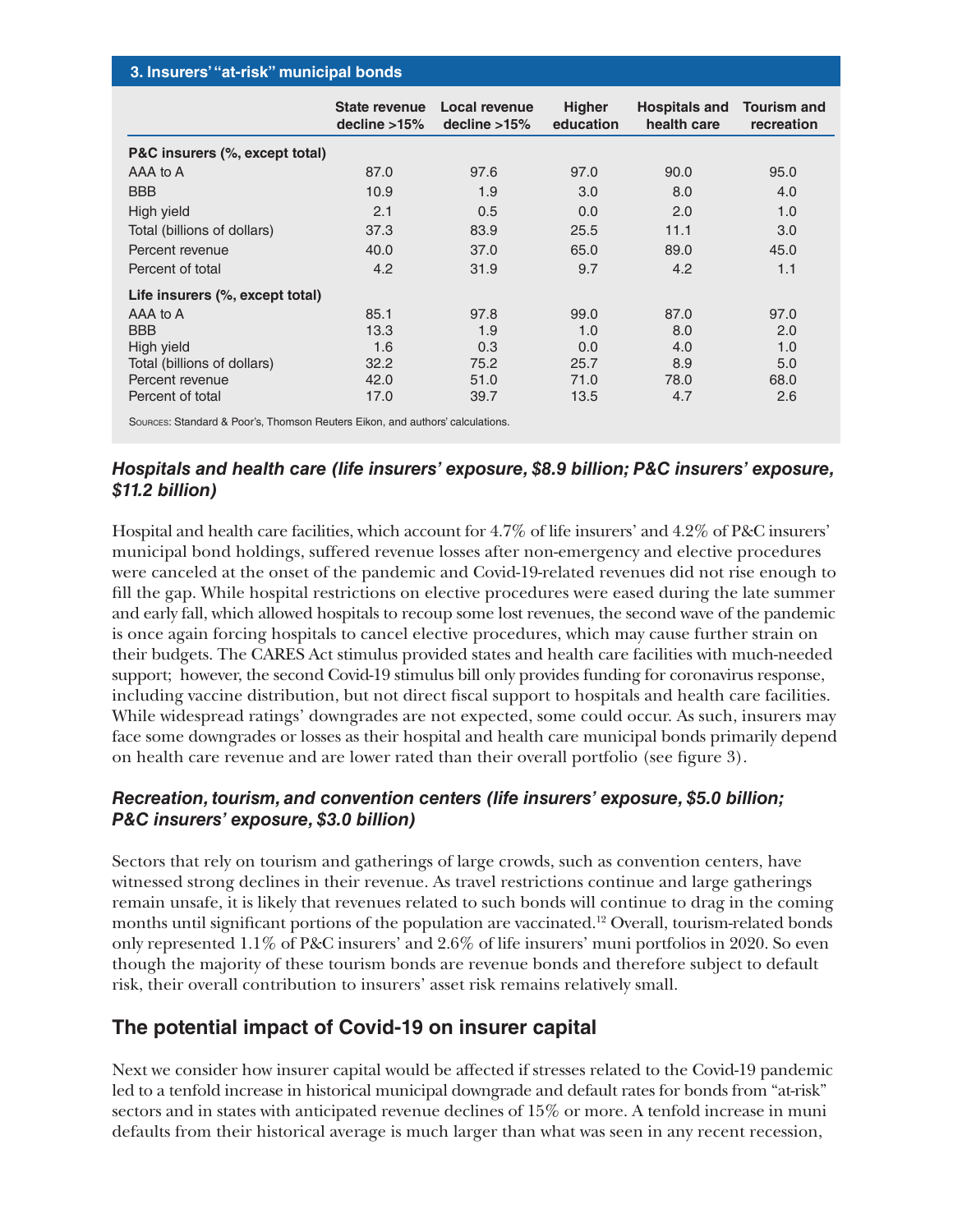including the Great Recession, so it serves as a sort of upper bound on potential losses for insurers. Our worst-case scenario estimate is closer in line to actual municipal bond losses during the Great Depression, in which 1.7% of outstanding municipal bonds defaulted without recovery.13 P&C insurers have an estimated \$143.4 billion in bonds from at-risk sectors and states, while life insurers have \$124.8 billion. When bonds are downgraded, insurers may be required to hold additional capital and to increase capital significantly when bonds fall below a BBB rating. A tenfold increase in one-year downgrade rates would lead to \$4.7 billion of P&C insurers' and \$4.5 billion of life insurers' at-risk bonds being downgraded. These downgrades would require P&C and life insurers to hold an additional \$42 million and \$110 million in capital, respectively.

In terms of default, a tenfold increase in credit-adjusted default rates applied to at-risk bonds would lead to \$770 million in losses for P&C insurers and \$710 million in losses for life insurers, equivalent to 0.1% of P&C and 0.2% of life insurers' capital. If applied to the entirety of insurers' municipal bond portfolios, this shock would still only produce \$1.1 billion in losses for both P&C and life insurers. Additionally, a large portion of these losses would eventually be recovered by insurers after the bonds default, as historical recovery rates for municipal bonds are near 66%. In summary, even an unprecedented tenfold increase in municipal downgrades and defaults would be unlikely to have a significant impact on insurer capital and solvency.

### **Conclusion**

Insurers are among the largest institutional investors in the municipal bond market and are likely to remain important investors in the near future. The Covid-19 pandemic has led to declines in current and anticipated future municipal and state tax revenues, which has stressed municipal bond markets. While widespread downgrades and defaults are not expected, the impact of Covid-19 revenue-related stresses are likely to vary across jurisdictions and sectors, depending on the size of the revenue declines and the financial strength of the issuing entities. However, insurers' municipal bond holdings are primarily rated AA or above, with an overall credit quality stronger than average. And even in the event of a (very unlikely) tenfold increase in the historical municipal default rate, P&C and life insurers' capital would decline by just 0.1% and 0.2%, respectively, leaving both insurance sectors with sufficient capital to easily absorb losses in the event of further market disruptions.

#### **Notes**

<sup>2</sup> All calculations and analysis of insurance company municipal bond holdings in this article are based on year-end 2019 data.

<sup>3</sup> Louise Sheiner and Sophia Campbell, 2020, "How much is COVID-19 hurting state and local revenues?," *Up Front*, Brookings Institution, Hutchins Center on Fiscal and Monetary Policy, blog, September 24, available online, https://www.brookings.edu/blog/up-front/2020/09/24/how-much-is-covid-19-hurting-state-and-local-revenues/.

<sup>4</sup> Shelby Kerns, 2020, "State revenues decline for first time since the Great Recession, with the worst still to come," *Budget Blog*, National Association of State Budget Officers, September 8, available online, [https://community.nasbo.org/](https://community.nasbo.org/budgetblogs/blogs/shelby-kerns1/2020/09/08/state-revenues-decline-for-first-time-since-the-gr) [budgetblogs/blogs/shelby-kerns1/2020/09/08/state-revenues-decline-for-first-time-since-the-gr.](https://community.nasbo.org/budgetblogs/blogs/shelby-kerns1/2020/09/08/state-revenues-decline-for-first-time-since-the-gr)

<sup>5</sup> Data from the U.S. Department of Labor Unemployment Insurance database.

- <sup>6</sup> National Association of State Budget Officers, 2020, "Summary: Spring 2020 *Fiscal Survey of States*," issue brief, Washington, DC, June 25, available online, [https://higherlogicdownload.s3.amazonaws.com/NASBO/9d2d2db1](https://higherlogicdownload.s3.amazonaws.com/NASBO/9d2d2db1-c943-4f1b-b750-0fca152d64c2/UploadedImages/Issue%20Briefs%20/Spring_2020_Fiscal_Survey_Summary.pdf
) [c943-4f1b-b750-0fca152d64c2/UploadedImages/Issue%20Briefs%20/Spring\\_2020\\_Fiscal\\_Survey\\_Summary.pdf.](https://higherlogicdownload.s3.amazonaws.com/NASBO/9d2d2db1-c943-4f1b-b750-0fca152d64c2/UploadedImages/Issue%20Briefs%20/Spring_2020_Fiscal_Survey_Summary.pdf
)
- <sup>7</sup> Jared Walczak and Janelle Cummings, 2020, "State rainy day funds and the COVID-19 crisis," *Fiscal Fact*, Tax Foundation, No. 703, April, available online, [https://taxfoundation.org/state-rainy-day-funds-covid-19/.](https://taxfoundation.org/state-rainy-day-funds-covid-19/)

<sup>1</sup> For example, in May the City of Chicago announced an expected \$838.2 million budget deficit driven by Covid-19-related revenue losses, while the State of Illinois is anticipating federal aid and borrowing from the Federal Reserve's Municipal Lending Facility to close its \$7.4 billion spending gap in a recently proposed budget. See Shruti Singh, 2020, "Illinois passes \$40 billion budget counting on federal help," Bloomberg, May 24, available online, [https://www.bloomberg.com/](https://www.bloomberg.com/news/articles/2020-05-24/illinois-lawmakers-pass-40-billion-budget-counting-on-fed-help) [news/articles/2020-05-24/illinois-lawmakers-pass-40-billion-budget-counting-on-fed-help.](https://www.bloomberg.com/news/articles/2020-05-24/illinois-lawmakers-pass-40-billion-budget-counting-on-fed-help)